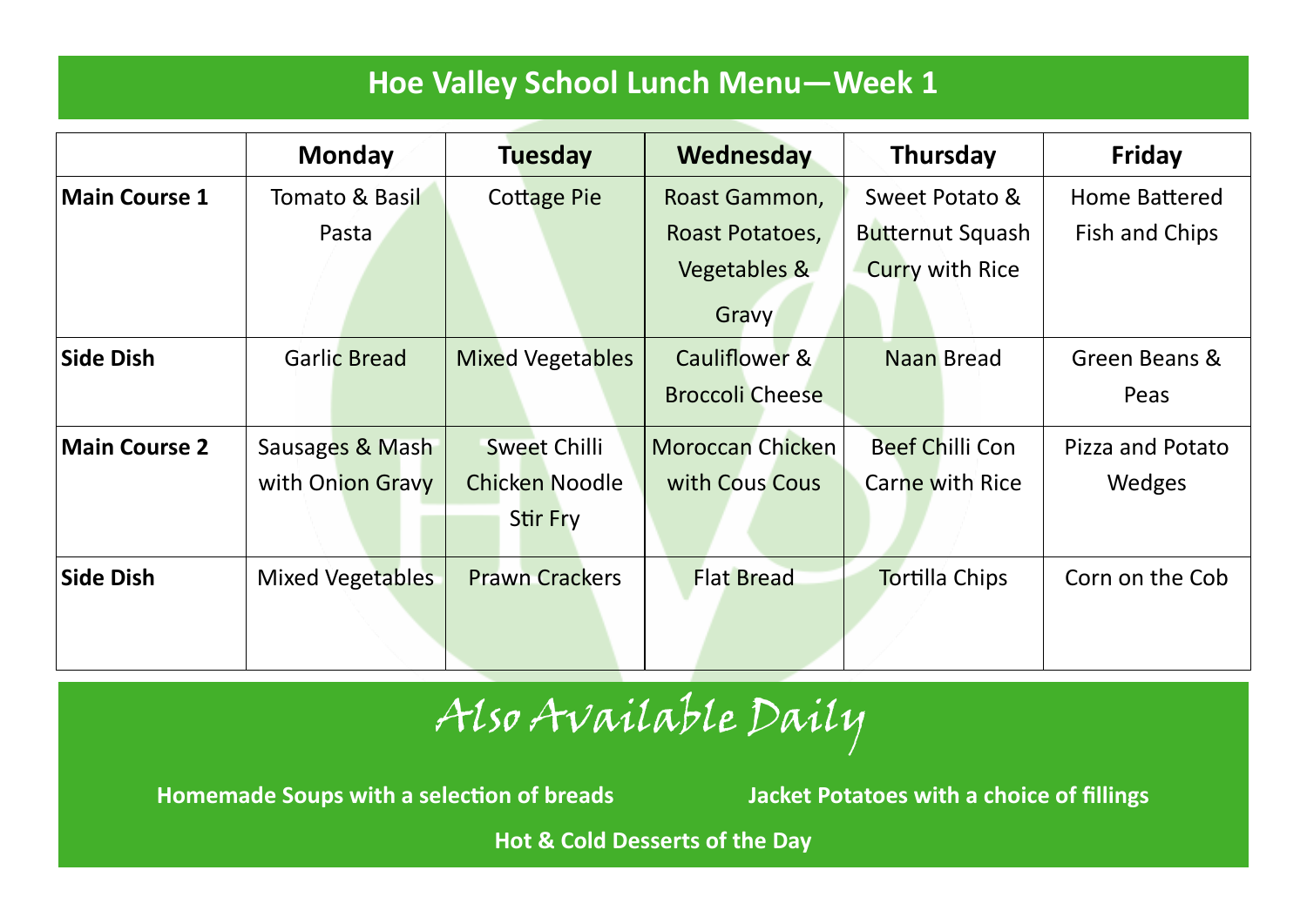### **Hoe Valley School Lunch Menu—Week 2**

|                      | <b>Monday</b>            | <b>Tuesday</b>        | Wednesday              | Thursday            | <b>Friday</b>           |
|----------------------|--------------------------|-----------------------|------------------------|---------------------|-------------------------|
| <b>Main Course 1</b> | <b>Roasted Vegetable</b> | Lasagne               | Roast Chicken,         | Chicken Curry       | Home Battered           |
|                      | Pasta                    |                       | Stuffing, Roast        | with Rice           | Fish and Chips          |
|                      |                          |                       | Potatoes, Veg          |                     |                         |
|                      |                          |                       | & Gravy                |                     |                         |
| <b>Side Dish</b>     | <b>Garlic Bread</b>      | Cheesy                | Cauliflower &          | <b>Onion Bhaji</b>  | Green Beans &           |
|                      |                          | <b>Garlic Bread</b>   | <b>Broccoli Cheese</b> |                     | Peas                    |
| <b>Main Course 2</b> | <b>Quiche Lorraine</b>   | <b>BBQ Chicken</b>    | <b>Beef Bolognaise</b> | <b>Meatballs</b>    | <b>Battered Sausage</b> |
|                      | with Jacket Potato       | Noodle Stir Fry       |                        | & Pasta             | and Potato Wedges       |
| <b>Side Dish</b>     | <b>Baked Beans</b>       | <b>Prawn Crackers</b> | <b>Garlic Bread</b>    | <b>Garlic Bread</b> | <b>Onion Rings</b>      |

# Also Available Daily

**Homemade Soups with a selection of breads Jacket Potatoes with a choice of fillings**

**Hot & Cold Desserts of the Day**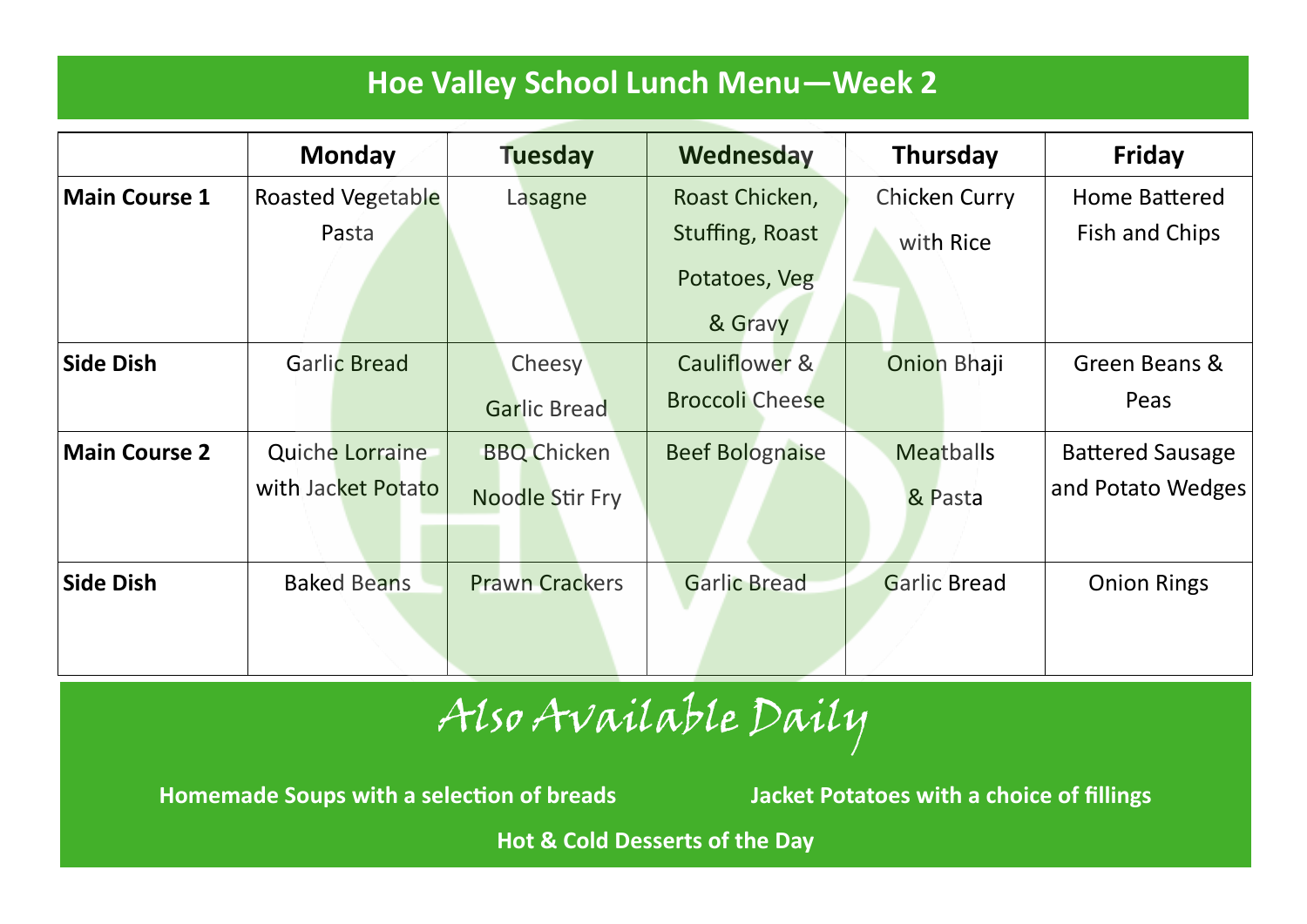### **Hoe Valley School Lunch Menu—Week 3**

|                      | <b>Monday</b>            | <b>Tuesday</b>          | Wednesday                      | <b>Thursday</b>                   | <b>Friday</b>       |
|----------------------|--------------------------|-------------------------|--------------------------------|-----------------------------------|---------------------|
| <b>Main Course 1</b> | Creamy Chicken &         | <b>Beef Hotpot</b>      | Roast Turkey,                  | Thai Green                        | Home Battered       |
|                      | <b>Mushroom Pasta</b>    |                         | Roast Potatoes,<br>Veg & Gravy | <b>Chicken Curry</b><br>with Rice | Fish and Chips      |
| <b>Side Dish</b>     | <b>Garlic Bread</b>      | <b>Mixed Vegetables</b> | Cauliflower &                  | Naan Bread                        | Peas or             |
|                      |                          |                         | <b>Broccoli Cheese</b>         |                                   | <b>Baked Beans</b>  |
| <b>Main Course 2</b> | <b>Sausage Casserole</b> | Chicken & Leek          | Spaghetti                      | <b>Fish Pie with Peas</b>         | Southern Fried      |
|                      | with Rice                | Pie with Mash           | <b>Bolognaise</b>              | & Sweetcorn                       | Chicken Fillets and |
|                      |                          |                         |                                |                                   | Potato Wedges       |
| <b>Side Dish</b>     | Cauliflower              | <b>Mixed Vegetables</b> | <b>Garlic Bread</b>            | <b>Roasted Tomatoes</b>           | Corn on the Cob     |
|                      | Cheese                   |                         |                                |                                   |                     |

# Also Available Daily

**Homemade Soups with a selection of breads Jacket Potatoes with a choice of fillings**

**Hot & Cold Desserts of the Day**